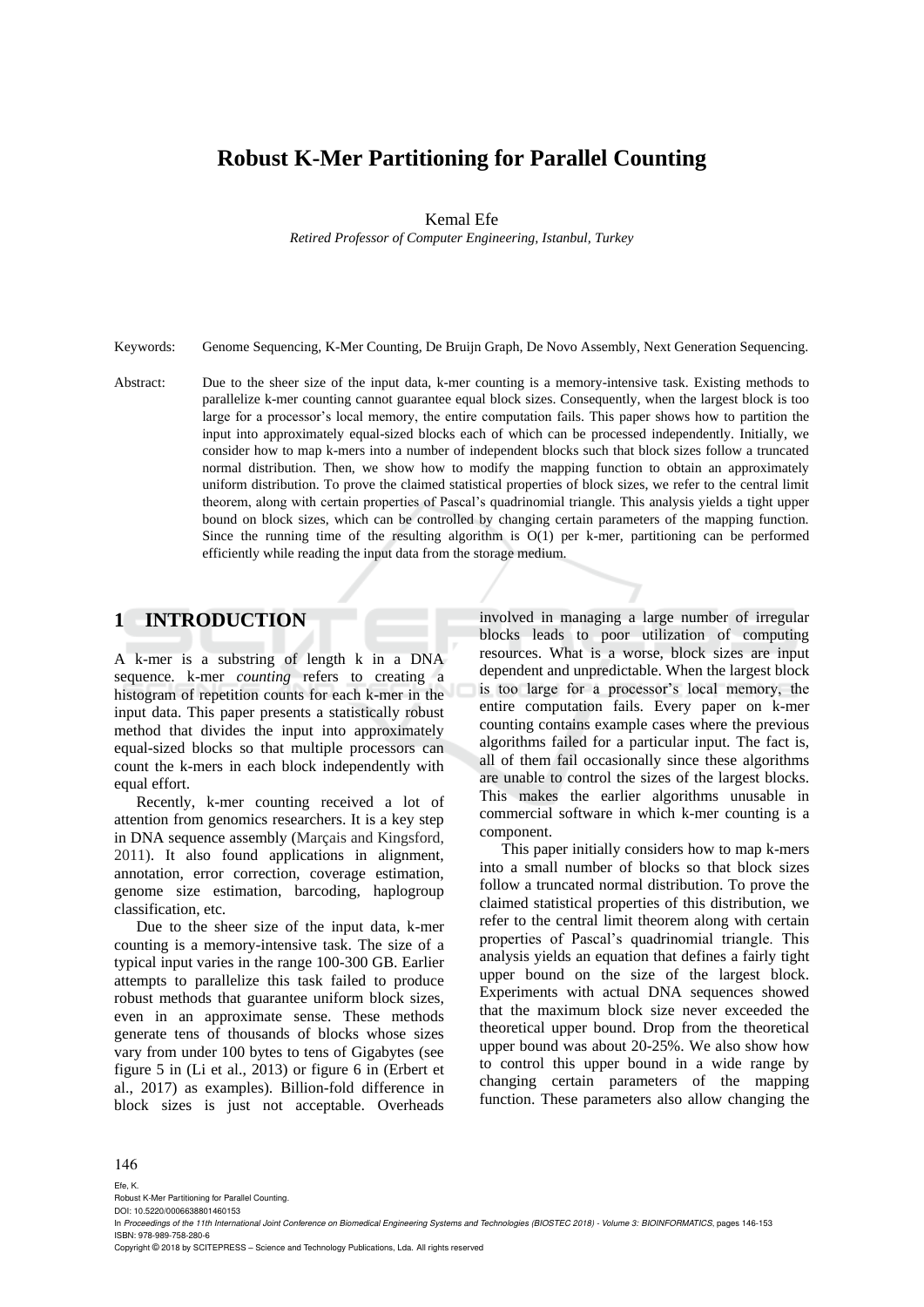number of blocks obtained. Then, we show how to modify the mapping function so that the resulting block size distribution is almost uniform instead of normal. Since the running time of the mapping computation is O(1) per k-mer, partitioning can be performed efficiently while data is being read from the storage medium.

## **2 K-MER COUNTING BASICS**

A high-level sketch of a k-mer counting algorithm can be given as follows:

*Input*: Multiple files containing reads. (A "read" is a string of characters A, C, G, T.) With the current technology, the length of each read is about 100-200 characters. Each file contains several million reads.

*Output*: A histogram of distinct k-mers found in all files of the input.

### *Algorithm*:

- 1. Divide the input into N blocks.
- 2. For each block, in parallel, count the number of times each k-mer is seen.
- 3. Merge the partial results obtained for different blocks into one global dataset for presentation to the user.

Step 1 is the most critical step in this algorithm. This step must satisfy two requirements:

- a. All copies of a k-mer in all the input files must be mapped to the same block. This will ensure that k-mer counts obtained at the end of Step 2 will be universally valid.
- b. Block sizes must be approximately equal. This will ensure that parallel threads will have equal work.

As will be discussed in the next section the first requirement is easily satisfied by simple mapping schemes. However, none of the mapping methods in the literature guarantees the second requirement.

## **3 EXISTING METHODS**

In the literature, there are three basic methods for kmer partitioning.

- 1. Hash-based method,
- 2. Prefix-based method,
- 3. Minimizer-based method.

The hash-based method is used in DSK algorithm (Rizk et al., 2013). In this method a hash function  $H(S)$  maps each k-mer S to a number in the

range  $0, \ldots, 2^{64}$ . If P is the desired number of blocks, S is sent to the block  $H(S)$  Mod P. Obviously, all copies of a k-mer will fall into the same block. However, the maximum block size depends on the hash function. The paper contains no information about the hash function used, and provides no data about the block size distribution obtained. While hash functions generally do a good job in distributing data between different bins, their worst case performances can be quite bad.

The prefix-based method is used in KMC1 (Deorowicz et al., 2013). This method partitions kmers according to a fixed-length prefix. The prefix becomes the name of the block for a k-mer. The choice of prefix length depends on the desired number of blocks. If the length of prefix is *p*, the number of blocks will be  $4^p$ . This method divides the theoretical k-mer space into equal sized subspaces. However, the theoretical space is not uniformly populated by actual k-mers. The size of a block is sensitive to the probability distributions of symbols in the prefix. Since nucleotides A and T are more abundant than C and G, blocks containing A's and T's in their names can be much bigger than others.

The Minimizer-based method was originally invented to save memory space when storing k-mers (Roberts et al., 2004). Later, it is used in k-mer counting to partition the input data in MSP (Li et al., 2013; Li, 2015), in KMC2 (Deorowicz et al., 2015), and in Gerbil (Erbert et al., 2017). To explain, define a *p-string* as a substring of length *p* in a k-mer. A pstring is a *minimizer* for a k-mer if no other *p-string* in the k-mer is lexicographically smaller than it.

### **Example 1**: Read: ... GTTCAATTTCGAGC ....

Consider the k-mers derived from this read. Assume  $k = 10$ , then the k-mers are  $GTTCAATTTC$ , TTCAATTTCG, TCAATTTCGA, CAATTTCGAG, and AATTTCGAGC. If  $p=3$ , then the minimizer is AAT. All the k-mers in this example share this minimizer. Instead of mapping these k-mers separately, we can map the segment of the read that contains them. In this case, the unit of mapping is a segment of a read rather than a k-mer. The minimizer itself becomes the name of the block to which the segment is mapped. In this scheme, the number of blocks is  $4^p$ . In algorithms, p is chosen in the range 4-10.

In a recent paper, Erbert et al., (2017) set out to create the fastest possible k-mer counter by combining the "best ideas" in earlier papers. After extensively testing different methods, they selected the *signatures* method for partitioning the input data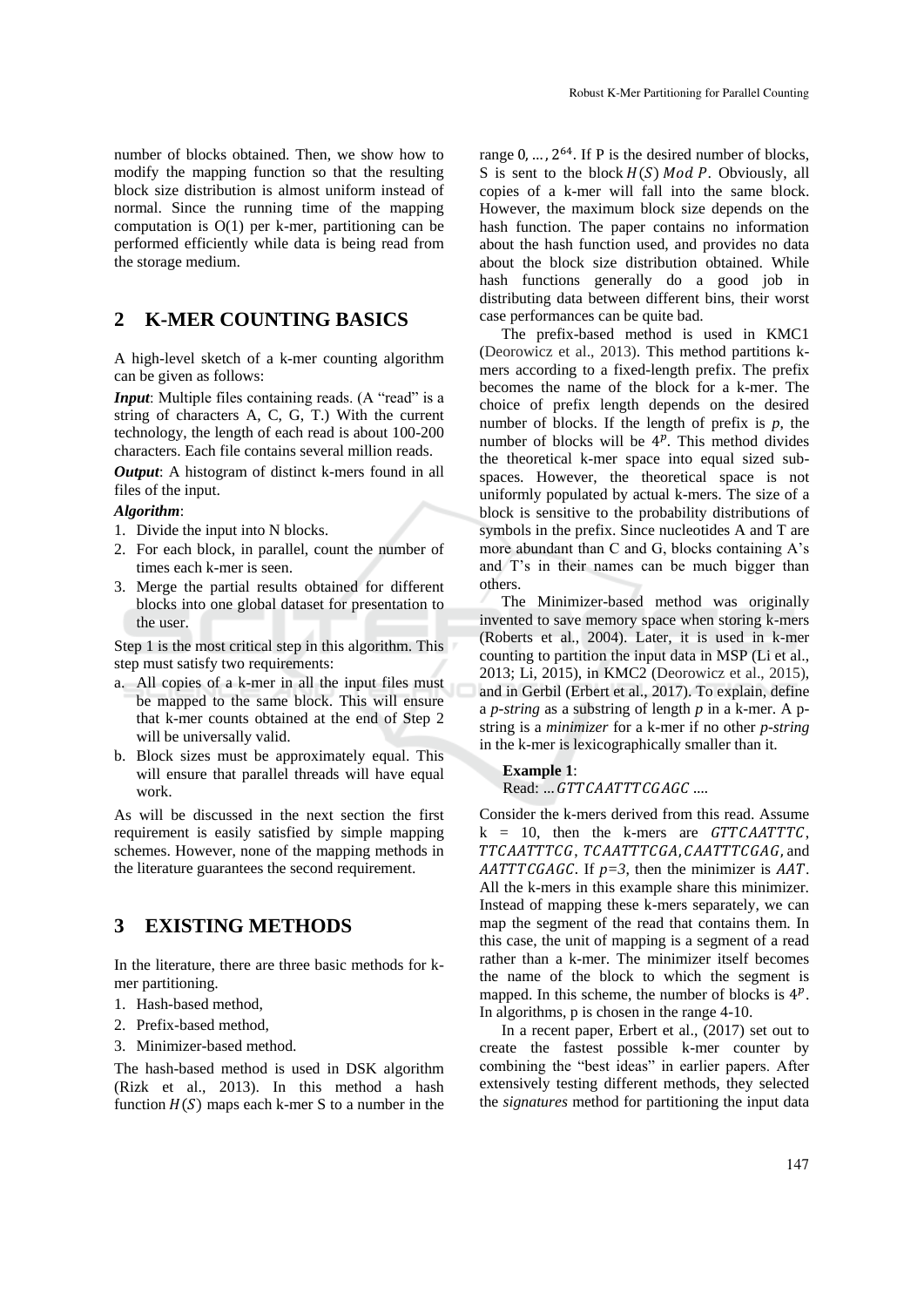originally used in KMC2. (This is a variant of the minimizers method designed to exclude certain *pstrings* that lead to unacceptably large blocks). Even with this refinement, block sizes were highly irregular. The authors report that for one of the input datasets, the size of the largest block was about six times the size of the next largest block (see Figure 6 in (Erbert et al., 2017)).

In summary, earlier attempts to parallelize k-mer counting failed to produce robust methods that can control the sizes of blocks they generate. When the largest blocks were too large for the computers they used, their computations failed.

### **4 PROPOSED METHOD**

### **4.1 Basic Idea**

Let  $A=0$ , C=1, G=2, T=3. Then, we can recode a string consisting of A, C, G, T by their numeric values. For example CGTTGTTCA = 123323310.

We can represent a k-mer S as  $S_L = s_0, ..., s_{k-1}$ if it is in the literal form (consisting of A,C,G,T) or equivalently as  $S_N = n_0, ..., n_{k-1}$  if it is written in the numeric form (consisting of 0,1,2,3).

A first attempt to partition k-mers could be by mapping each k-mer to the block number obtained by adding up the numeric values of symbols in it. That is, the block number for  $p(S_N)$  is given by

$$
p(S_N) = \sum_{i=0}^{k-1} n_i
$$
 (1)

**Example**: Consider a k-mer

 $S_L = \textit{CGTTGTTCAATTTCGAGCACCTAGATTATTT}$ .<br>Then

Then  $S_N =$ 1233233100333120210113020330333. The value of summation is 55. Therefore, the block number for this k-mer is 55.

This is a very simple way to map strings to integers. In various textbooks it is often used as an example of a bad hash function. They would say "eat" and "tea" would map to the same bin, and brush it away without further analysis.

However, that summation has a remarkable property: the central limit theorem states that the sum of many random variables will have approximately normal distribution. Moreover, the normal approximation is guaranteed to hold even when the underlying terms don't have the same distributions (i.e. if symbols A, C, G, T don't appear with equal probability). Implications of this fact are so profound that it deserves to be stated as a theorem.

**Theorem:** k-mer sums given by (1) approximate a truncated normal distribution in the range  $[0,3k]$ with

> $\mu = \frac{3k}{2}$ 2

And

$$
\lim_{k \to \infty} \sigma^2 = 1.25k
$$

while for finite k,

$$
\sigma^2 > 1.25k
$$

**Proof:** The range of k-mer sums  $[0,3k]$  follows from the fact that the characters  ${A, C, G, T}$  are mapped to {0,1,2,3}. When *k* random number from the set  $\{0,1,2,3\}$  are added up, the sum can be at least 0, and at most *3k*.

The claim about the normal approximation of the distribution is a fact stated by the central limit theorem. Consequently, the claimed value for  $\mu$  also follows easily since the normal distribution is unimodal and symmetric about the mean. Therefore, the mean value must be in the middle of the range.

Proof of the claimed values for  $\sigma$  requires some elaboration. We begin with asking: "how many different ways a particular sum can be obtained?" The answer lies in observing that frequency of the summation values follow the quotients in row *k* of Pascal's quadrinomial triangle. To explain, consider the binomial equation **that the binomial equation** 

$$
(1+x)^k = a_0 \times 1 + a_1 x + \dots + a_k \times x^k
$$

The coefficients  $a_0, \dots, a_k$  are given by row *k* of the binomial triangle



The first row corresponds to the case of  $k=0$ . An arbitrary term  $a_j$  in row  $k$  represents how many different ways *k* numbers can be selected from the set {0, 1} so that their sum is equal to *j*.

This concept generalizes in a straightforward way for the equation

$$
(1 + x + x2 + ... + xs-1)k = a0 × 1 + a1x + ... + ak × xk(s-1)
$$

For example, when  $s = 4$ , we have the quadrinomial triangle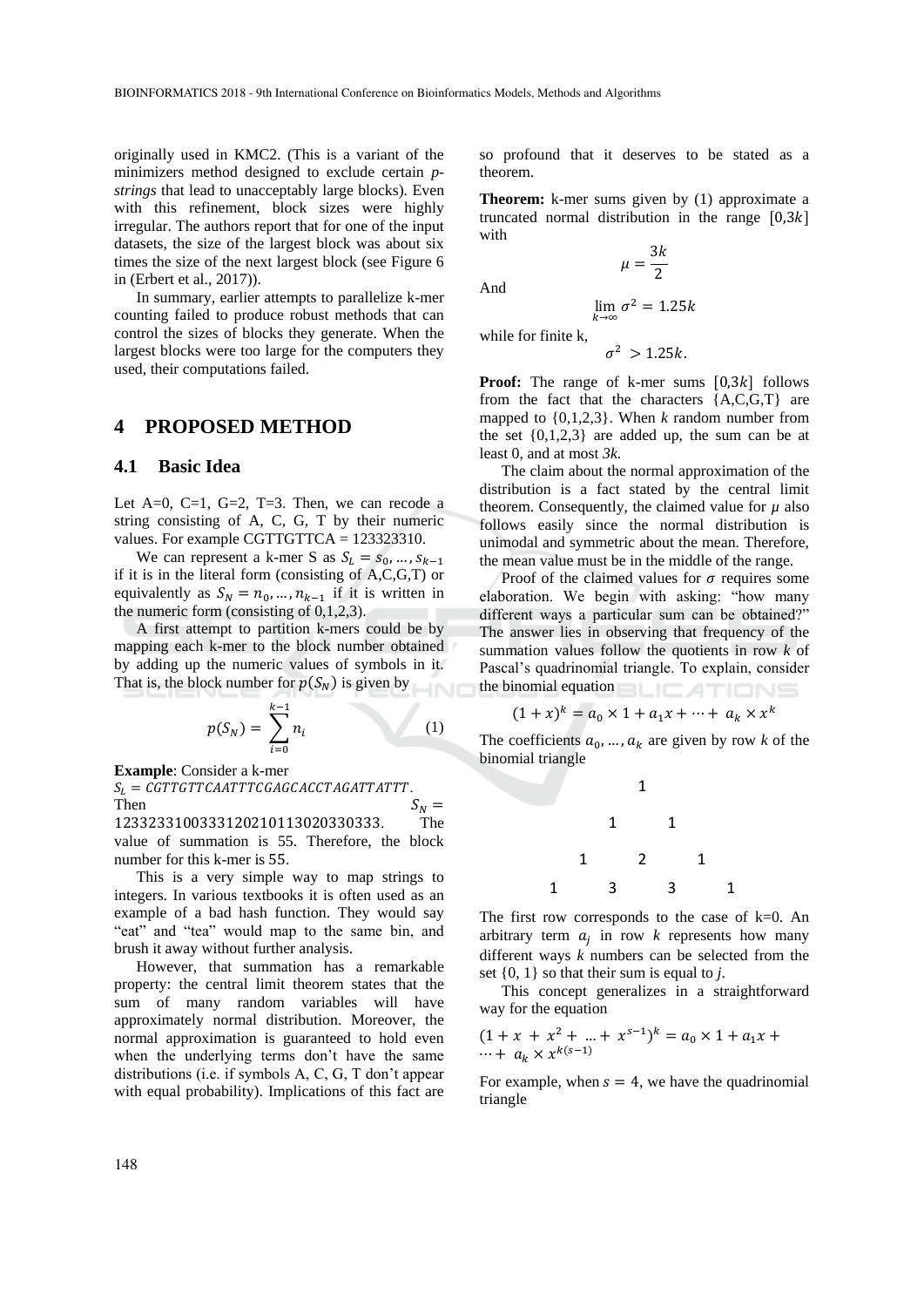1

$$
1\;1\;1\;1
$$

$$
1\; 2\; 3\; 4\; 3\; 2\; 1 \\
$$

### 1 3 6 10 12 12 10 6 3 1

In this case, term  $a_j$  in row  $k$  represents how many different ways *k* numbers can be selected from the set  $\{0, 1, 2, 3\}$  so that their sum is equal to *i*.

The following well known facts about row *k* are relevant here. See (Bondarenko, 1993) for details.

- 1. There are  $(s 1)k + 1$  terms in row k.
- 2. The values in row k sum to  $s^k$ .
- 3. The values in row  $k$  follow the normal distribution

Let  $a_{max}^{(k)}$  denote the biggest number in row *k*. There is no known closed form equation for this value (Smith and Hoggatt, 1979). However, equation 1.18 in (Bondarenko, 1993) states that

$$
\lim_{k \to \infty} a_{max}^{(k)} \frac{\sqrt{k}}{s^k} \le \sqrt{\frac{6}{\pi (s^2 - 1)}}
$$

Rearranging this equation, and using  $s = 4$ ,

$$
\lim_{k \to \infty} \left( \frac{a_{max}^{(k)}}{4^k} \right) \le \sqrt{\frac{6}{15 k \pi}} \tag{2}
$$

For normal density, the peak value is given by

$$
p_{max} = \frac{1}{\sqrt{2\pi\sigma^2}}\tag{3}
$$

Considering the fact 2 above, for any row *k,* the left hand side of (2) represents the  $p_{max}$  value for the corresponding normal density. Hence, together, equations (2) and (3) imply that

$$
\sigma^2 \ge 1.25k
$$

as claimed. **QED**.

The central limit theorem already states that kmer sums must follow the normal distribution. The theorem above gives the parameters of this distribution.

The most remarkable implication of this theorem is the fact that both the mean and the standard deviation depend on *k* alone, and not the input data. This means, if we map k-mers into blocks by their sums, regardless of the input data, we obtain the same distribution shape defined by the value of  $k$ .

The following corollary gives the maximum block size as a percent of the total data size for all blocks.

**Corollary:** When mapping k-mers into independent blocks by equation (1), the maximum block size is given by

$$
p_{max} \le \sqrt{\frac{6}{15k\pi}}\tag{4}
$$

This fact trivially follows from equation (2). For large k, the equation is exact. For realistic values of k, this formula gives a good upper bound for the size of the largest block.

**Example 2:** Let k=18. Then above corollary assures us that no more than 8.4% of data will be in the biggest block. The corresponding variance is  $\sigma^2 \geq$ 22.5 and the mean value is  $\mu = 27$ .



Figure 1: Block size distribution for soybean data, k=18.

To see how closely these equations represent the actual DNA data, we tested several dataset from public domain repositories. As an example, Figure 1 illustrates the distribution of block sizes for the Soybean data for k=18, compared with the theoretical distribution predicted by the above theorem. A normal fit matched the observed values almost perfectly. Parameters for the normal fit was  $\mu = 27$  and  $\sigma^2 = 39$ . This yielded a peak value of 6.4%, which is close to, but less than the theoretical upper bound of 8.4% as claimed.

For every dataset that we tested, the bell shape has been invariant, and the peak value was around 20-25% below the theoretical value given by (4).

Looking at Figure 1, the reader can immediately see three problems:

a. The largest block can be as big as 6.4% of the total data size. This means that for a large data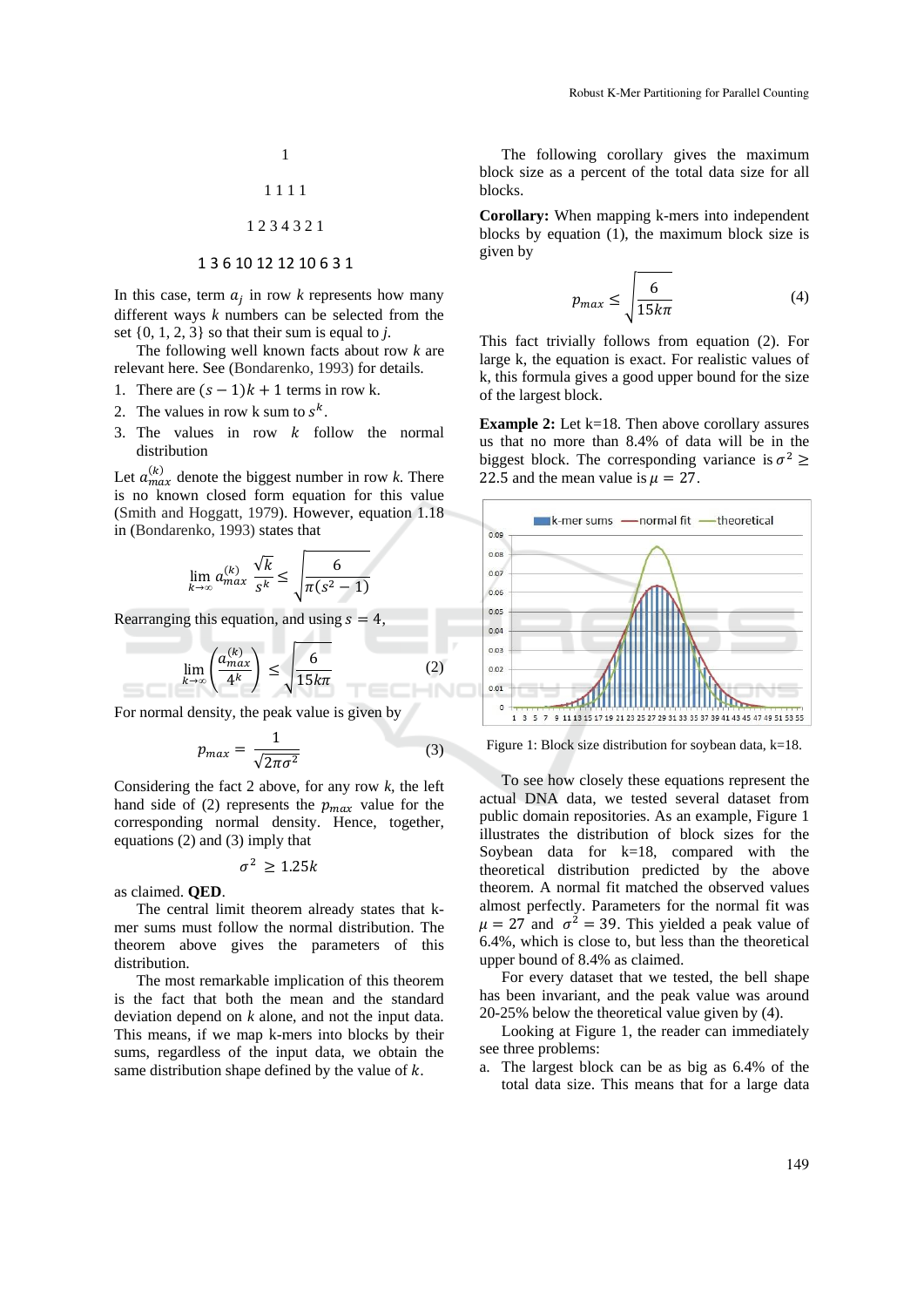set, the largest blocks can be too large for the available memory.

- b. The smallest block sizes are close to zero. This means that there is a big difference between the sizes of the largest and the smallest blocks.
- c. When k-mers are individually mapped to blocks, the sum of block sizes will reach approximately  $k$  times the size of the input data. This is because each input line with length  $l$  contains  $l - k + 1$ k-mers.

The next three subsections show how to circumvent all of these problems.

### **4.2 Controlling the Upper Bound**

Equation (3) says that the size of the largest block is inversely proportional to the standard deviation. Therefore, increasing  $\sigma$  by a factor of  $f$  should reduce  $p_{max}$  by the same factor.

One way to achieve this is by using a different set of weights for the symbols {A, C, G, T}. For example, instead of  $\{0, 1, 2, 3\}$ , use  $\{1, 5, 10, 16\}$ . For this example, the range of block numbers will be [k, 16k] instead of [0, 3k]. Consequently,  $\sigma$  will grow by a factor of 16/3=5.33 and  $p_{max}$  will reduce by a factor of 5.33.



Figure 2: Block size distributions for 31-mers in human chromosome-14 for different sets of nucleotide weights. Data has been translated to line up their mean values to aid in visual comparison.

Actual DNA data follows this mathematical reasoning almost precisely. As an example, Figure 2 shows the distributions of block sizes obtained from human chromosome-14 for different sets of nucleotide weights. In this example, k=31. For the weight set {1, 5, 10, 16} the peak block size reduced from 6.3% down to 1.19%. This is small enough even for the biggest data sets encountered in practice. In implementation, different weight sets

can be chosen depending on the amount of required reduction for the peak value.

### **4.3 Converting Normal Distribution to Uniform**

The basic idea is to merge smaller blocks with larger blocks. Thanks to the central limit theorem, we know which blocks will be small and which blocks will be large. If a k-mer is going to be in a small black, re-compute its block number so that it is mapped to a different block. In doing so, we basically fold the tail regions of the distribution on top of the middle region.

Let *i* be the k-mer sum, and  $P(i)$  be the block number for that k-mer.

#### **Folding rule:**

$$
P(i) = \begin{cases} 2(\mu - \delta) - i + 1; \ i < \mu - \delta \\ 2(\mu + \delta) - i - 1; \ i > \mu + \delta \\ i; \ \mu - \delta \le i \le \mu + \delta \end{cases}
$$

This rule will be applied to a k-mer iteratively as explained below.

Here,  $\delta$  is a positive number representing the distance from the mean. After folding, the new block numbers will be in the range  $[\mu - \delta, \mu + \delta]$ . In discussions below, this range will be referred to as the "target range." Folding rule says that, if the initially computed k-mer sum is already in the target range, no remapping is done (third line of the mapping rule). In this case, the k-mer sum becomes the block number. If the k-mer sum is outside the target range, it is mapped back into the target range, perhaps after a few iterations.

Selection of  $\delta$  determines the shape of the final distribution as well as the number of iterations needed. If  $\delta$  is too big, there may not be enough data in the tail regions to level up the blocks in the target range. If  $\delta$  is too small, tails may be too long. In such case, a block that originally fell outside the target range on one side may be mapped still outside the target range on the other side. When this happens, the folding rule will be applied again for the new block number, and this will be repeated until a block number inside the target range is reached.

Figure 3 illustrates this process schematically. In this figure the green bell shape represents the distribution of block sizes that would be obtained without folding. The two red bars represent the target range. In the scenario represented in Figure 3, the sum  $i$  initially obtained for the k-mer falls outside the target range on the left. The first time the folding rule is applied, the computed block number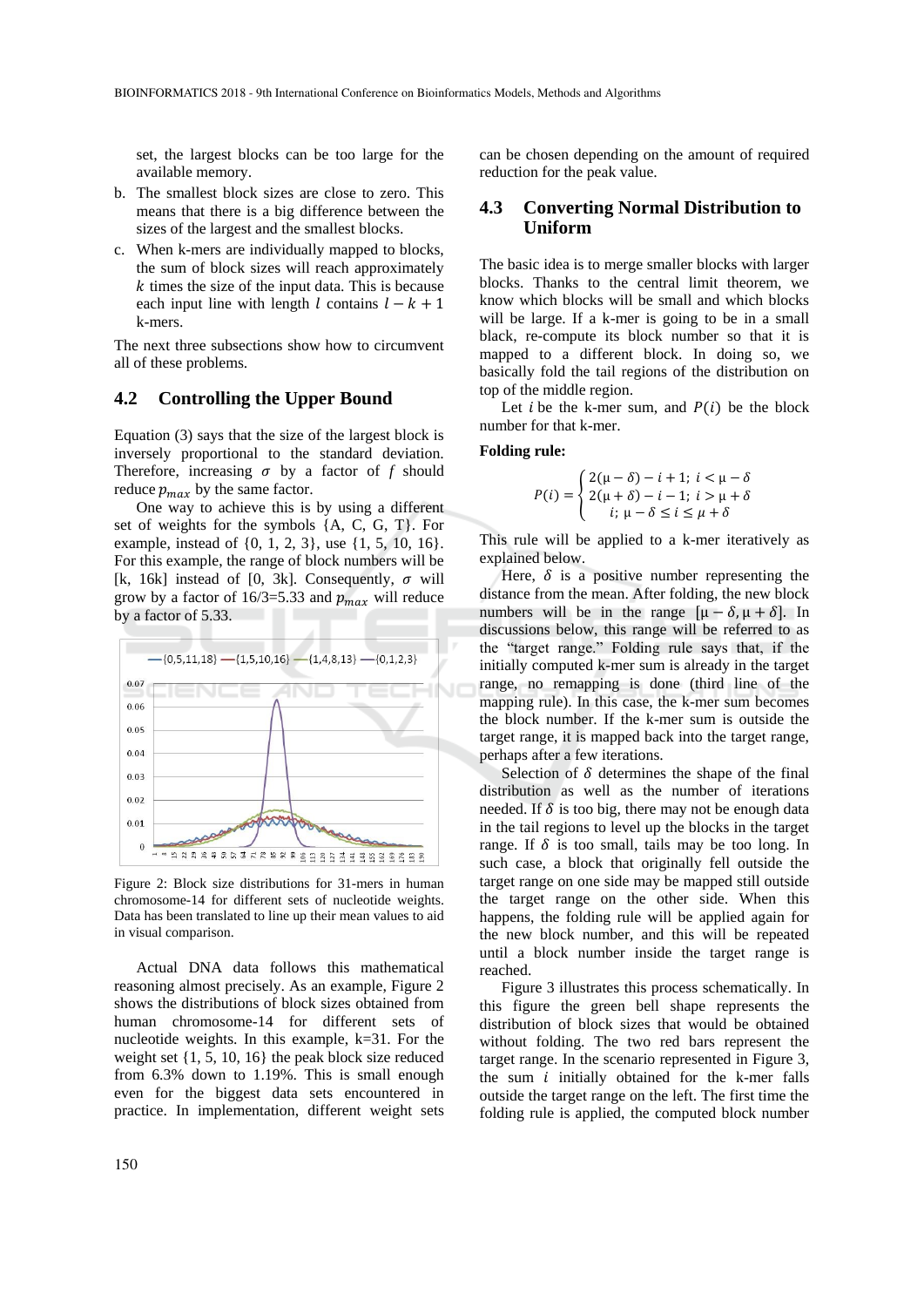falls still outside the target range on the right. When the folding rule is applied to this new value, the final block number falls inside the target range.



Figure 3: Iterations of the folding rule.

Note that larger blocks outside the target range must be close to the edge of the target range, so they will fall near the edge inside the target range the first time the folding rule is applied. The folding rule will be repeated only if a block initially falls far enough outside the target range. Since such blocks are small, they don't affect the shape of the final distribution.

Instead of using an iterative algorithm, it is possible to obtain an equivalent result by using the mod function applied to  $i$  with divisor chosen as  $2\delta$ (width of the target range). For example, the function

$$
P(i) = \mu - \delta + |\mu - \delta - i| \mod 2\delta
$$

maps the k-mer sum  $i$  to a number in the target range if  $i$  was initially outside the target range on the left. Similarly, the function

$$
P(i) = \mu + \delta - |i - (\mu + \delta)| \mod 2\delta
$$

maps the k-mer sum  $i$  to a number in the target range if  $i$  was initially outside the target range on the right.

To select  $\delta$ , consider the fact that normal distribution reaches 50% of its peak value at distance  $\sigma\sqrt{2 \ln 2}$  from the mean. Therefore, by selecting  $\delta = \sigma \sqrt{2 \ln 2}$  we can guarantee that, after folding, blocks at the two ends of the target range will be about the same size as the largest block in the middle. Bigger blocks in the target range will be combined with smaller blocks outside the target range. In the end, all the blocks in the target range will have approximately equal sizes. As an example, Figure 4 shows the result from the folding operation for human chromosome-14 with k=75. For comparison, distributions corresponding to weight sets {0, 1, 2, 3} and {1, 5, 10, 16} are also shown. The folding operation has been applied to the later with δ computed as discussed above.



Figure 4: Block sizes obtained by the folding operation applied to human chromosome-14.

### **4.4 Reducing the Total Data Size**

When individual k-mers are used as the basic unit of mapping, total data size in all the blocks blow up from  $\Theta(n)$  to  $\Theta(kn)$ , where *n* is the number of lines in the input. Without some method of compression, this data expansion can cause a major problem when communicating the k-mer data between processors or when storing k-mers. The minimizers method alleviates this problem significantly by storing line segments instead of k-mers. If a line segment contains  $m$  k-mers sharing the same minimizer, it must have length  $m + k - 1$ . We can store that line segment instead of storing  $m$  k-mers separately. Analyses in Li et al (2013) showed that for realistic values of  $k$  and  $p$ , this scheme reduces the size of  $k$ mer data down to Θ(n). With additional compression techniques such as packing four nucleotides into one byte, total data size can be reduced further.

This basic idea can be used when mapping k-mer data into blocks. In this case, the unit of mapping becomes the line segment instead of a k-mer. When computing the summation formula (1), we use the *pstrings* that *glue together* the k-mers inside line segments. Since *p-strings* have fixed length, the theoretical analysis in Section 4.1 apply without change for the number of line segments mapped to each block. The only modification needed is to use  $p$ as  $k$  in Theorem 1.

**Example 3**: For the k-mers in the line segment of Example 1, the p-string is AAT. Applying equation (1) to this p-string, we obtain the summation  $i = 1 + 1 + 16 = 18$  (assuming the weight set {1,5,10,16}). Therefore, the block number for this line segment is 18.

When applying this idea to *p-strings*, it is important to ensure that  $p$  is big enough for the Central Limit theorem to take effect. To guarantee the bell-shape, the Central Limit Theorem requires summation of *many* numbers. In experiments, we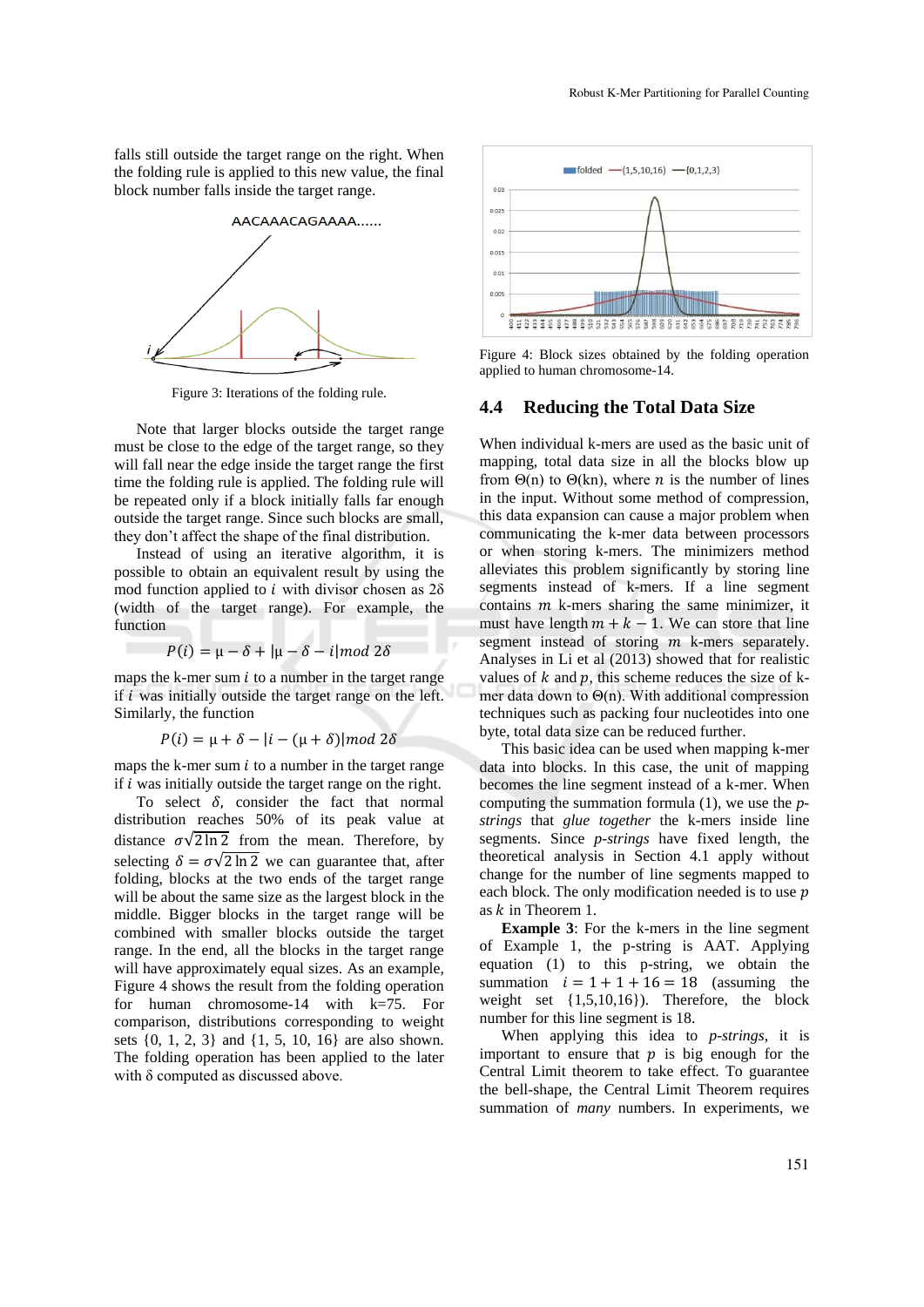found that at around  $p = 10$ , the bell shape appears clearly. Bigger  $p$  values serve to further smooth this shape. This is illustrated for the soybean data in Figure 5.



Figure 5: Distribution of the number of line segments mapped to different blocks for Soybean data with weight set  $\{0,1,2,3\}$ , k=30 and different values of p.

Once the bell shape is secured, it can be converted to a uniform distribution as described in previous sections.

## **4.5 A MapReduce Algorithm for K-Mer Counting**

Various parallel counting algorithms can be developed based on the proposed method. As an example, a MapReduce algorithm is sketched here:

**Input:** Normally, input data comes in 10-15 files. For higher parallelism divide these into hundreds of smaller files with equal size. Each file becomes the input for a mapper process selected at random.

**Map:** Each mapper process computes block numbers and sends each line segment to its corresponding reducer process  $P(i)$ .

**Reduce** Each reducer process counts the k-mers in the block sent to it.

## **5 COMPARISON WITH OTHER METHODS**

Figures 6 and 7 show the distribution of block sizes generated by the prefix-based method, and the minimizer-based method. A comparison with the hash-based method is not possible, because the authors provided no information about the hash function used.

For the prefix-based method, we created a computer program to generate the resulting distributions. Figure 6 shows the case for the soybean data. For the minimizer-based method, Li et

al., (2013) provided a histogram of block sizes for a number of different datasets (Figure5 in their paper). Figure 7 shows this figure. As can be seen, the smallest block size is about 100 bytes while the largest block size is bigger the 10 GB. The authors suggest that increasing  $p$  and then using a "wrapping" technique will reduce the spread of block sizes. To explain, let  $t$  represent the desired number of blocks. Wrapping here consists of hashing the *p-string* that represents the name of a block to obtain a number  $H$ , and then computing H mod t. Figure 10 in the cited paper shows the improvement made by this method. However, the resulting distribution still shows nearly 100-fold difference between the sizes of the largest and the smallest blocks.



Figure 6: Block size distribution for soybean data by the prefix-based method: prefix length  $= 5$ , k=18. The red line shows the median value.



Figure 7: Block size distributions by the minimizer-based method, with p=4. (Figure reproduced with permission from (Li et al., 2013)).

It is noted in (Erbert et al., 2017) that a variant of the minimizer-based method generally performed better than the original minimizer-based method except for the FVesca dataset with k=28. For this dataset, the method generated one very big block about six times bigger than the next biggest block.

To see if there was some peculiar property of this dataset which might also cause our method to fail, we tested the proposed method on the FVesca dataset. Figure 8 shows the result. The resulting